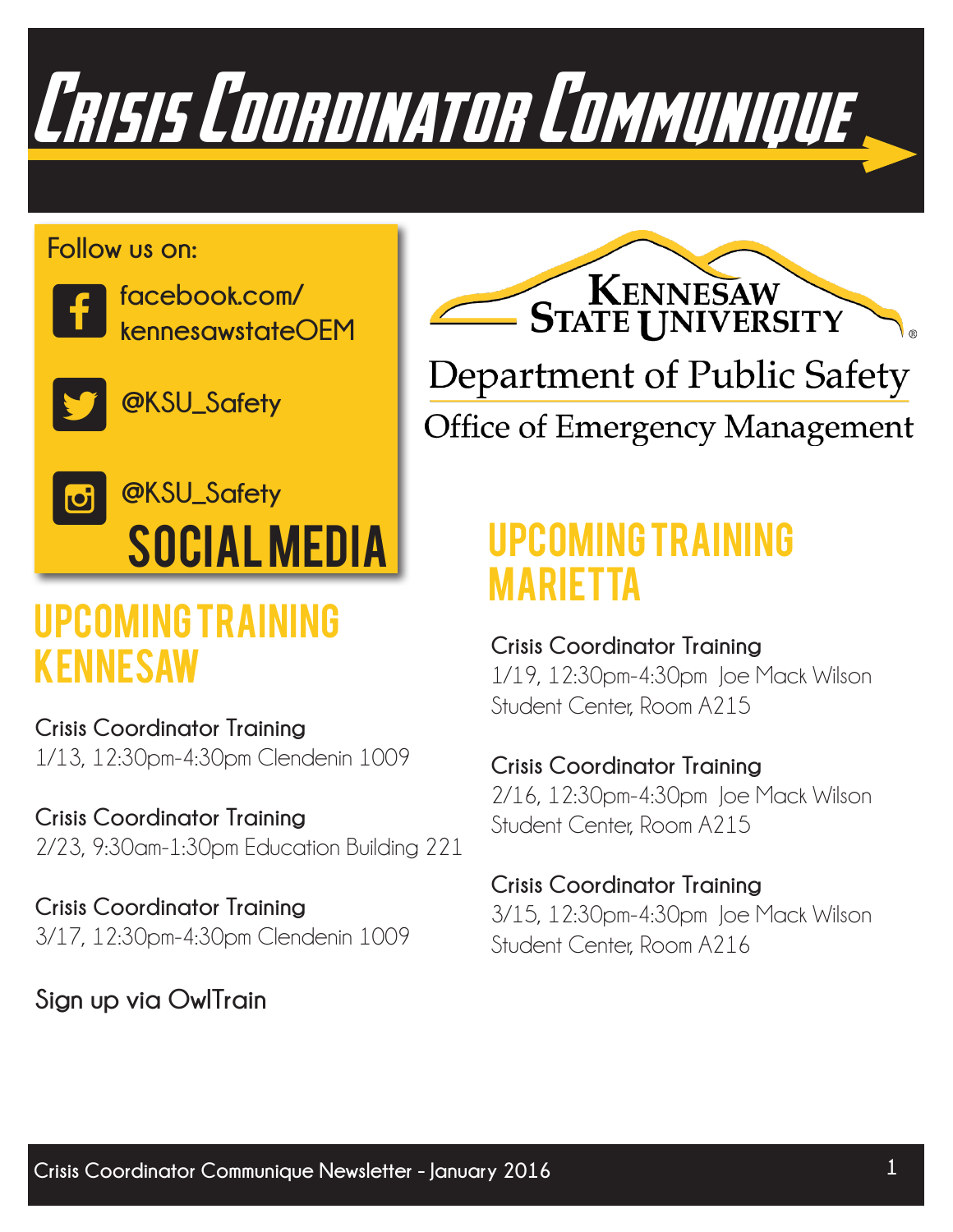## Important Dates

**Crisis Coordinator Quarterly Meetings** 2/10/16 - 1:00pm-3:00pm - Prillaman 2206 5/17/16 - 1:00pm-3:00pm - Social Science 1017 **Siren Test** Every first Wednesday of the month at noon **Radio Check - Kennesaw** Every first Wednesday of the month: Kennesaw Campus - 10:00am

Marietta Campus - 10:30am

## wind chill

The CDC provides the following information on wind chill: The wind chill index is the temperature your body feels when the air temperature is combined with the wind speed. It is based on the rate of heat loss from exposed skin caused by the effects of wind and cold. As the speed of the wind increases, it can carry heat away from your body much more quickly, causing the skin temperature to drop. When there are high winds, serious weather-related health problems are more likely, even when temperatures are only cool. The wind chill chart (right) shows the difference between actual air temperatures and perceived temperatures and the amount of time until frost bite occurs.

Have fun but be cautious when doing recreational activities outdoors. Always notify family and friends of your plans and whereabouts when headed out to play. Do not leave areas of the skin exposed to the cold. Avoid over-exertion and perspiring. Always pack dry clothing and be prepared to seek emer gency shelter if needed.

During the winter months, make sure to check on elderly family members and neighbors. Don't forget about plants and animals too!



## **Wind Chill Factor**